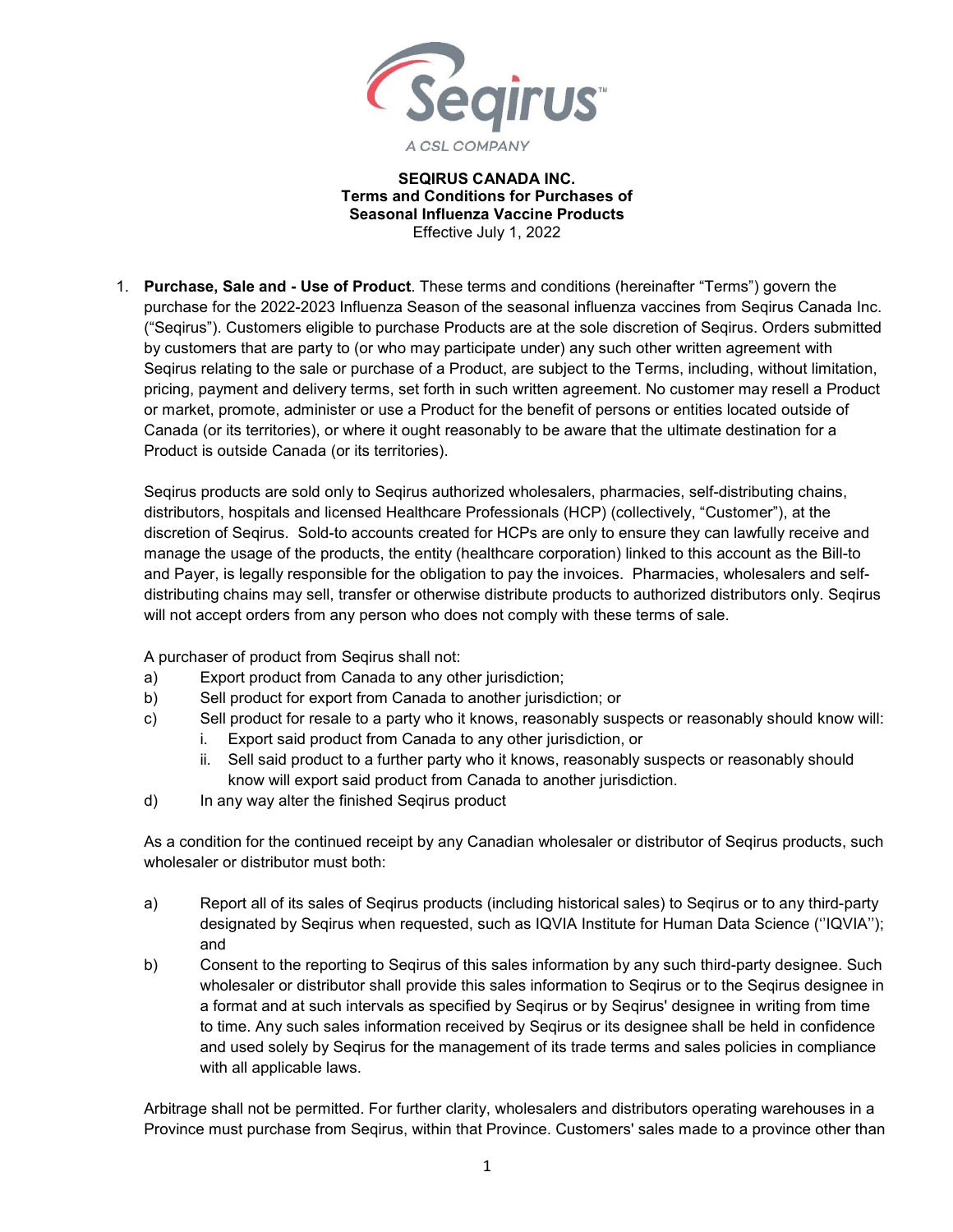the purchasing Province will need to be reconciled with Seqirus for the price differences between the Province of purchase and Province in which the sales are made.

2. **Product Ordering; Delivery**. Customers may order vaccines by contacting Seqirus' Sales Services at salescanada.ca@seqirus.com. A purchase order is not required to purchase a Product hereunder. Unless specified otherwise, all Product purchased hereunder must be in multiples of ten (10) doses, and the minimum amount of the order should be \$500 for each delivery. Each order submitted by a customer is subject to Seqirus' confirmation of Customer's creditworthiness by the Finance Department.

For orders placed before June 30, 2022, Seqirus will prioritize their delivery in October once the flu vaccines become available to the private market, or as otherwise agreed by virtue of a separate contract that incorporates these terms. For orders placed after June 30<sup>th</sup>, 2022, doses will be delivered later in October on a First come, First served basis. Product ordered by Customer to the destination designated by Customer in the Customer's direct purchase account. Seqirus assumes no obligation to comply with any special shipping requests made by Customer, including, without limitation, any request to deliver Product by a specified date. Seqirus is responsible for obtaining all export and import licenses required to deliver any Product to the specified destination.

Seqirus' obligation to deliver Product ordered by Customer is subject at all times to any superseding requirement imposed by any governmental authority, including without limitation any requirement imposed in connection with an influenza epidemic or pandemic, delays in Product lot releases, and to the condition that Seqirus is able to manufacture a sufficient supply of Product to meet the demands of all of its customers. Notwithstanding anything herein to the contrary, in the event of an influenza epidemic or pandemic, Seqirus may not manufacture Product (or may manufacture a lesser amount of Product than forecasted), and Seqirus will be relieved (without incurring any liability) of all obligations to supply or deliver Product ordered by any customer. Seqirus has no obligation to supply pandemic influenza vaccine to any customer. Furthermore, in the event of delays in Product lot releases, Seqirus will be relieved (without incurring any liability) all obligations to supply or deliver Product ordered by any customer unless and until such Product lot release is approved by the applicable governmental authority.

Upon ordering Product, a customer shall have irrevocably committed to purchase the amount and type of Product specified therein, and thereafter may not cancel or modify such order in any way. Unless otherwise agreed to by Seqirus, Seqirus will determine the time, route and carrier for all orders. Freight for such orders is paid for by Seqirus.

The healthcare professional (HCP) attests that he/she:

- (i) will be directly responsible for product storage, record-keeping, etc.,
- (ii) will supervise the injection/administration of products and/or proper delegation of such activities, and
- (iii) represents and warrants that he/she will not sell the vaccines to anyone other than the end user in accordance with applicable laws.
- 3. **Payment Terms and Instructions**. Customers shall be obligated to pay for Product purchased hereunder by the payment due date specified in the invoice delivered by Seqirus with respect to the purchased Product by any method described in such invoice. **If customers choose to pay by cheque, they must be mailed to : Seqirus Canada Inc., HSBC Bank Canada, Lockbox ID MH2008C, CP 6789, Succ. Centreville, Montreal, QC, H3C 4J5.** The terms of payment are Net Thirty (30) days from date of invoice unless specified differently in a private contract with Seqirus.
- 4. **Product Price**. The price per dose for each presentation of Product is as set forth from time to time in the direct purchase account established by Customer, or as otherwise agreed to between Customer and Seqirus, and excludes surcharges for shipping (if any), where applicable, and excise or other taxes or assessments. Each such price shall be increased by Seqirus in its sole discretion to reflect any taxes or assessments levied upon vaccine products. If pre-book orders are sent to Seqirus before June 30, 2022,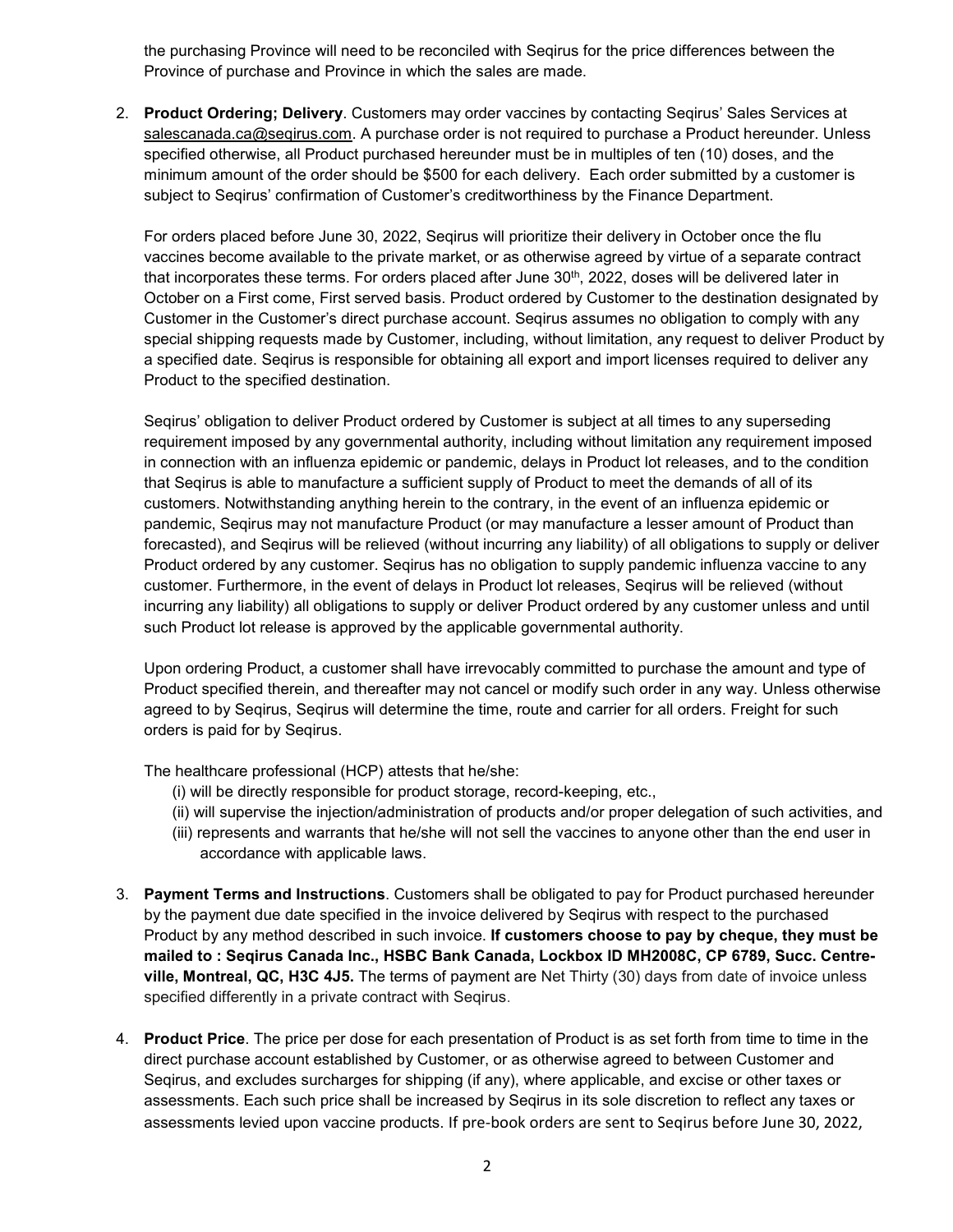customer may be entitled to a discount that customer acknowledges and agrees shall be passed on to any end purchaser of a product. As of July 1st, 2022, **any pre-book discounts will no longer be in effect and prices will be based on list price** for each product unless a contract is signed for volume rebate. Customers are encouraged to contact their sales rep to access pricing discounts based on volume. Prices are subject to change without notice.

5. **Inspection of Product by Customers; Right to Return Product**. Customers must, within five (5) business days after delivery of Product, conduct a physical inspection of the packaged Product and notify Seqirus Customer Relations in writing at [customerservice.ca@seqirus.com](mailto:customerservice.ca@seqirus.com) of any issue or physical damage that is apparent from such inspection. **If Customer fails to give such notice, then Customer will be conclusively presumed to have accepted the shipment and Seqirus will have no liability to Customer for any defects that could have been identified by such inspection or for any discrepancies between the shipment received and the amount of Product ordered by Customer.** Any defect or damage to the Product that is not identifiable from a physical inspection will remain grounds for rejection of Product if Customer notifies Seqirus in writing within three (3) business days following discovery of the defect or damage. Upon receipt of such notice from Customer, Seqirus will conduct an investigation and if Seqirus agrees with Customer's determination, (i) Seqirus will use reasonable commercial efforts to supply replacement Product to Customer, or if no replacement Product can be supplied, Seqirus will, in its sole discretion, issue a credit note or refund to Customer for the rejected Product; and (ii) Customer must ship the defective or damaged Product in accordance with instructions provided by Seqirus. If Seqirus, in its sole discretion, determines in good faith that no defect or damage to Product exists, then Customer must accept delivery of such Product and pay the invoiced price for such Product. In the event that Seqirus determines that no defect or damage exists, then in such event Seqirus will not be deemed to be in breach of these Terms or have any further liability to Customer with respect to the alleged defect or damage. Customers must indicate the specific item(s), and quantity damaged or shorted and sign on all copies of the carrier bill of lading. The customer must then send a copy of the bill of lading together with the claim for credit to [customerservice.ca@seqirus.com.](mailto:customerservice.ca@seqirus.com)

Influenza vaccines are sold as non-returnable unless specified in a separate contract.

Expired Seqirus product returns are to be destroyed by Customer at their charge. No credit will be granted.

Only pre-approved return authorization for damages during transit will be credited at 100% of the price paid by Customer if the return of vaccines takes place within the delay indicated on the return authorization.

Credit Refused For:

- Products damaged by fire, smoke, heat, water, negligent act or omission, improper storage on customer property, or involved in fire or bankruptcy sale.
- Products not in original packaging, repackaged, over-labeled or price stickered.
- Products of good dating (unexpired), even if product has been discontinued.
- Products ordered in error by customer.
- Products purchased outside of Canada.
- Product sold with a "no return" stipulation.
- 6. **Passage of Title; Risk of Loss**. All orders for Product are shipped DDP (Delivered Duty Paid). Title to Product and risk of loss of each shipment of Product will pass to Customer upon delivery to the destination designated by Customer in Customer's direct purchase account.
- 7. **Limitations on Marketing**. Customers may not sell, promote or market any Product in a manner that is, or engage in activities or efforts that are, disparaging or otherwise damaging to Seqirus, its Products and any associated goodwill therein. Customers may not hold themselves out as representatives or agents of Seqirus or otherwise as being entitled to bind Seqirus in any way, and customers must make clear in all dealings with other persons or entities that they are not acting as agents of Seqirus. Customers are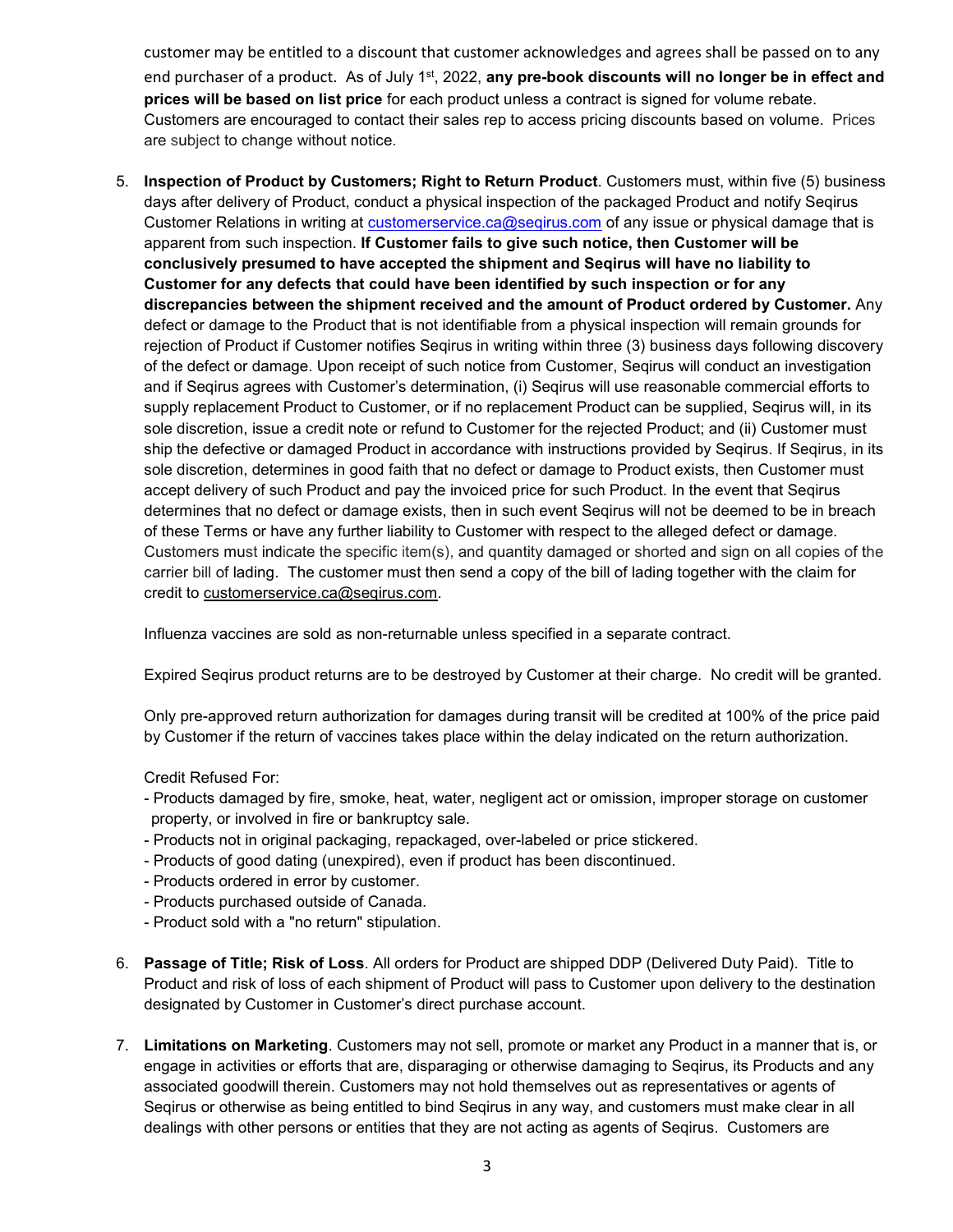encouraged to contact their sales rep to access printed or virtual pre-approved promotional material to share with their respective customers.

- 8. **Representations, Warranties and Covenants of Customers**. By ordering any Product from Seqirus, each customer represents, warrants, and covenants that it will:
	- obtain and maintain all licenses and approvals that may be necessary for the, purchase use, administration, storage and marketing of each Product, as applicable to such customer, in Canada (and its territories);
	- not initiate any contact with any governmental authority in relation to a Product without the express written consent of Seqirus, unless required by applicable law, and insofar as requests for information or correspondence in relation to a Product are made of a customer by a governmental authority, unless otherwise required by law, Customer must consult with Seqirus and keep Seqirus fully apprised of all such communications;
	- not make any representation to any person or entity nor give any warranties other than those printed on a Product's packaging, including the package insert for a Product, or included within promotional material or other Product information provided by Seqirus;
	- not administer or use a Product for indications not approved by a governmental authority or listed on a Product's packaging, including the package insert for a Product;
	- observe and comply with such storage, handling, stock control and operational practices and procedures of Seqirus in effect from time to time or as required by any governmental authority or applicable law;
	- observe and comply with Seqirus' adverse event and Product technical complaint reporting procedures and procedures regarding provision of medical information in effect from time to time;
	- execute any recall or withdrawal of a Product from the market in accordance with procedures of Seqirus in effect from time to time; and
	- comply with applicable law or any other applicable requirements imposed by a governmental authority relating to any Product.
- 9. **Disclaimer of Warranties**; Except for the terms and conditions expressly set forth in these Terms and Conditions, all conditions, warranties and other terms that might have any effect between the parties or be implied or incorporated whether by statute, common law or otherwise, and whether express, implied or otherwise, are hereby excluded. Without limiting the foregoing sentence, Seqirus specifically excludes and disclaims, and Customer for itself and its Affiliates hereby expressly waives and releases, Seqirus from:

a. any express or implied warranty as to satisfactory quality or fitness for a particular purpose with respect to Product whether used alone or in connection with other substances or materials; and

- b. any liability with respect to any Product which:
	- 1. has been tampered with or in any way altered or modified after Delivery; or
	- 2. has been subject to misuse, negligence or accident after Delivery; or
	- 3. after Delivery has been stored, handled, maintained or used in a manner contrary to legal or regulatory requirements, the labeling therefor or Seqirus' instructions; or
	- 4. has exceeded its stated expiry date;

and the warranty set forth in Section 16 shall not apply to any such Product.

10. **Withdrawal of Product Approval**; Seqirus makes no representation or warranty and gives no undertakings in relation to the grant (by any date or at all) of the licenses or authorizations required to market, manufacture or release for export Product lawfully in Canada (or its territories), or the maintenance of such licenses and authorizations, and customers will have no claim against Seqirus arising out of any failure to obtain the grant or renewal of, or otherwise maintain, such licenses and authorizations. Seqirus will promptly notify customers in writing of any withdrawal of a Product's Health Canada approval or of a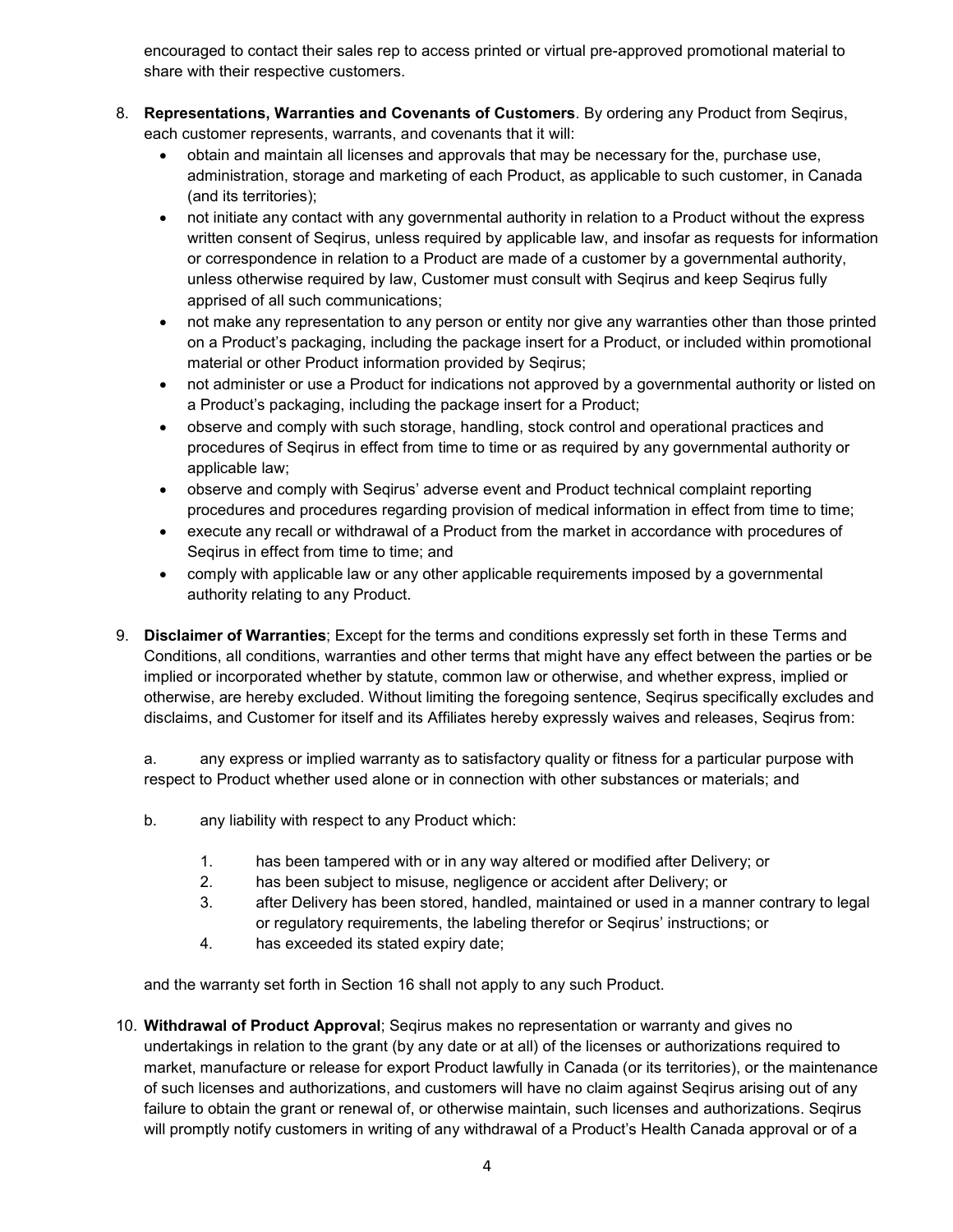Product's material noncompliance with Health Canada standards. At the request of Seqirus, customer agrees to return to Seqirus, at Seqirus' sole cost and expense, any allegedly defective Product owing to the withdrawal of a Product's approval or a determination of material non-compliance by Seqirus or a governmental authority.

- 11. **Modification of Product**. Subject to compliance with applicable laws and regulations, Seqirus may, in its sole discretion, at any time and from time to time, modify a Product as it deems appropriate or necessary or as may be required by any governmental authority, including changes in design, production or packaging of a Product or withdrawal of a Product in response to a governmental authority action, without liability to customers of any kind.
- 12. **Use of Trademarks**. Customers shall not use Product trademarks for any purpose other than as expressly necessary to exercise their rights and perform their obligations under these Terms. Customers shall not use any other trade name or trademark of Seqirus, other than the trademarks set forth in these Terms, to the extent permitted in the foregoing sentence. Customers must ensure that each reference to and use of a Product trademark is accompanied by an acknowledgement that the same is a registered trademark of Seqirus. Seqirus may request copies of examples of a customer's use of a Product trademark or any other trademark of Seqirus in order to assess compliance with this Section. Customers will not acquire any rights in respect of any trade names or trademarks of Seqirus (including any Product trademarks) or of the goodwill associated therein and all such rights and goodwill are, and will at all times remain, vested in Seqirus. Other than as is set forth in these Terms, no license, express or implied, is granted to customers by Seqirus under any intellectual property rights, including those of Seqirus' affiliates.

## 13. **Limitations on Use of Intellectual Property**. Customers may not:

- (a) make any modification to a Product or its packaging;
- (b) alter, obscure, remove or tamper with any trademarks, markings, numbers, labels, indication of the source of origin, or other means of identification used on, or in relation to, a Product;
- (c) use a Product trademark in any way which might materially prejudice its distinctiveness or validity or the goodwill of Seqirus therein;
- (d) use any trademarks other than those set forth herein in relation to Product; or
- (e) use or make any application for registration in Canada of any trademarks or trade names so resembling any trademark or trade name of Seqirus as to be likely to cause confusion or deception.
- (f) shall not use Product trademarks for any purpose other than as expressly necessary to exercise their rights and perform their obligations under these Terms; and
- (g) ensure that each reference to and use of a Product trademark is accompanied by an acknowledgement that the same is a registered trademark of Seqirus.

Customers will not acquire any rights in respect of any intellectual property of Seqirus (including any Product trademarks) or of the goodwill associated therein and all such rights and goodwill are, and will at all times remain, vested in Seqirus. Other than as is set forth in these Terms, no license, express or implied, is granted to customers by Seqirus under any intellectual property rights, including those of Seqirus' affiliates.

- 14. **Confidential Information**. By ordering a Product, each customer agrees that any and all information it obtains regarding Seqirus in connection with a purchase of such Product, including pricing information and all other contract information, is **confidential information of Seqirus**. Each customer's obligations under this Section will remain in effect for a period of three (3) years from the date that the last order was submitted by such customer under these Terms. By ordering a Product, each customer
	- (a) agrees that it will not disclose Seqirus' confidential information to any third party without the prior written consent of Seqirus (except as required to comply with law or court order);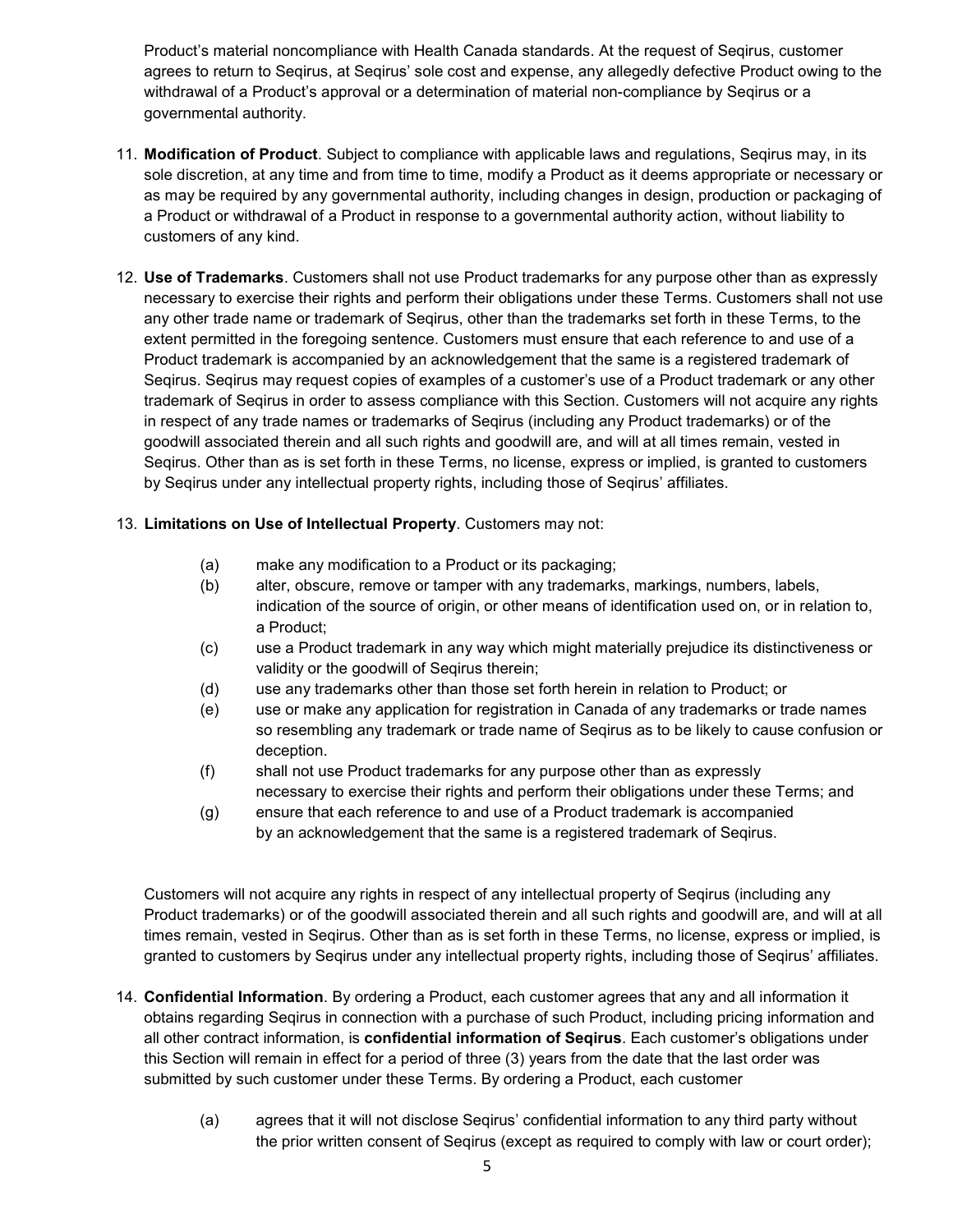- (b) may disclose Seqirus' confidential information to its employees and/or independent contractors only to the extent that such employees and/or independent contractors are reasonably required by their duties to have knowledge of such confidential information, and provided that such employees and/or independent contractors are contractually obligated to hold such confidential information in confidence and to otherwise comply with these Terms;
- (c) agrees that it will not hold Seqirus or its employees liable for any errors or omissions in Seqirus' confidential information; and
- (d) agrees to use reasonable care to safeguard Seqirus' or its affiliates' confidential information and make no misuse of such confidential information.

By ordering a Product, each customer acknowledges that any and all confidential information disclosed by Seqirus to such customer is and will remain the property of Seqirus. Seqirus makes no representation or warranty, express or implied, as to the accuracy and completeness of its confidential information. By ordering a Product, each customer agrees to return any Seqirus' confidential information promptly upon written request and to retain no copies or excerpts of such confidential information.

15. **Force Majeure**. Seqirus will not be under any liability to customers for failure or delay in the performance of any obligation hereunder or part thereof to the extent and for the period that such performance is prevented by reason of Force Majeure if Seqirus gives written notice of an event of Force Majeure to the affected customer within thirty (30) business days of the occurrence of such event of Force Majeure. If the performance by Seqirus of these Terms or any order submitted by a customer is prevented for a period exceeding ninety (90) days from the date of such notice, the affected customer may terminate all outstanding orders submitted by such customer (which, for the avoidance of doubt, will not affect such customer's obligations to pay amounts invoiced for any Product previously delivered) by providing written notice to Seqirus, and thereafter (as well as during the period from the occurrence of the Force Majeure through and after such termination) Seqirus will have no liability to such customer under these Terms or the cancelled order(s). "Force Majeure" means any cause preventing or hindering the performance of these Terms or any orders arising from or attributable to acts, events or circumstances beyond the reasonable control of Seqirus, including, without limitation, epidemics of disease, acts of God, shortage of materials, war (declared or undeclared), labor disputes, accidents, acts of terrorism, fire, breakdown of machinery, influenza epidemic or pandemic, government requisition or impoundment or other acts of any governmental authority, riot or civil commotion and any other acts, events or circumstances beyond Seqirus' reasonable control whether or not similar to the above causes.

Seqirus shall not be liable for delays in shipment, reductions of shipment amounts or default in delivery for any cause beyond its reasonable control including, but not limited to

- (a) an actual or potential national shortage of any product(s);
- (b) actions by federal, state or local governmental agencies, units, bodies, or officials relating to an actual or potential national shortage of any product(s), including but not limited to orders, guidelines, recommendations, or requests to limit, alter or change product sales or distribution or to limit the persons who should be vaccinated;
- (c) government action (to the extent such action is not covered by the preceding subparagraph), public health emergencies, influenza pandemic, war, riots, civil commotion, embargoes, acts of terrorism or martial laws;
- (d) Seqirus' inability to obtain necessary materials from its usual sources of supply;
- (e) shortage of labor, raw material, production or transportation facilities, or other delays in transit;
- (f) labor difficulty involving employees of Seqirus or others;
- (g) fire, flood or other casualty; or
- (h) other contingencies of manufacture or shipment.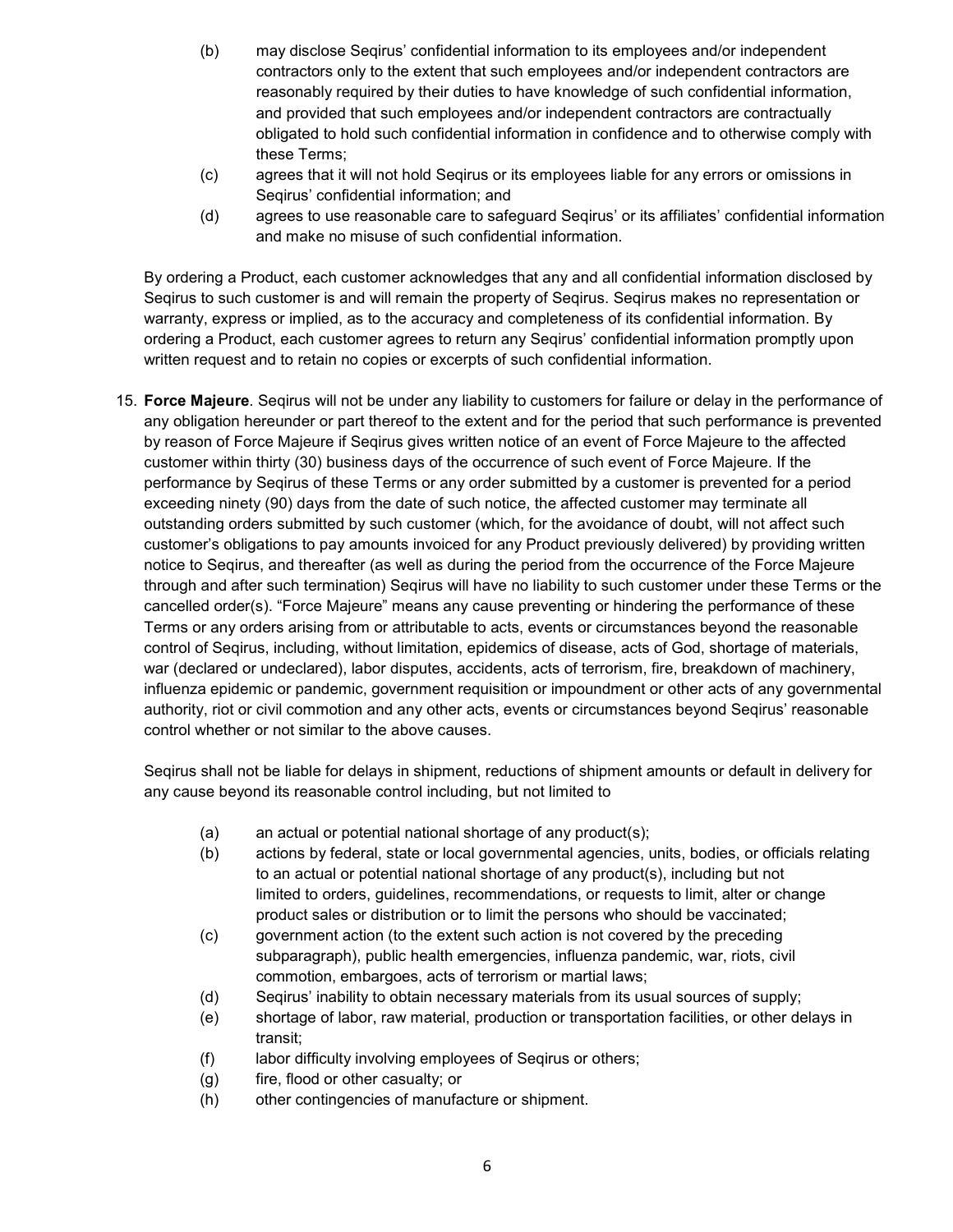In the event of any delay in Seqirus' performance due in whole or in part to any cause beyond its reasonable control, Seqirus shall have such additional time for performance as may be reasonably necessary under the circumstances. If by reason of any such force majeure event, the quantities of any product(s), or any other materials used in the production thereof, reasonably available to Seqirus shall be less than its total needs to fulfill orders or reservations for product(s), Seqirus may allocate its available supply of any such product(s) among its existing or prospective buyers and/or its affiliates in such manner as Seqirus deems proper, without thereby incurring liability for failure to perform under any applicable agreement.

- 16. **Warranties of Seqirus**. Seqirus makes the following warranties with respect to a Product ordered by customers under these Terms:
	- (a) at the time of delivery to the destination designated by Customer in Customer's direct purchase account, all Product will materially conform to the quality, identity, and strength standards of Product;
	- (b) no Product bearing Seqirus' name is adulterated or misbranded at the time of delivery to the destination designated by Customer in Customer's direct purchase account and no Product is prohibited from being introduced into interprovincial commerce; and
	- (c) all Product, when delivered to the destination designated by Customer in Customer's direct purchase account, will have been manufactured in substantial compliance with current good manufacturing practices, as specified in any applicable laws or regulations.

This Section sets forth Seqirus' sole and limited warranties with respect to Product supplied to customers. To the maximum extent allowed by law, except as unambiguously and expressly set forth in this Section, Seqirus specifically disclaims, and, by ordering a Product, each customer is expressly waiving and releasing Seqirus from all other warranties, conditions and terms regarding or relating to a Product (whether used alone or with other substances or materials) that may have been provided to a customer or otherwise that might have effect between a customer and Seqirus or be implied into these Terms, a Product order, or any other collateral contract, whether by statute, common law or otherwise and whether express, implied or otherwise, including all implied warranties, conditions or terms of merchantability, quality, fitness for a particular purpose and non-infringement.

Customer agrees to allocate resources and processes in relation to Quality Assurance for the Processing of the Products according to the principles of cGMP as described in the current edition of the Health Canada Good Manufacturing Practices and Pharmaceutical Inspection Convention (PIC/S) regulations. The responsibilities are, but not limited to: handling of recalls; good manufacturing practices storage standards aligned with product requirements; destruction of product; appropriate quarantine of products, appropriate management of complaints and deviations, and will adhere to GDP or Good Distribution Practices Health Canada guidelines.

Seqirus shall have the sole right and responsibility to take such actions with respect to any of its products as would normally be taken-in accordance with accepted business practices and legal requirements when it comes to responding to any complaints relating to its products.

In the specific case of medical and/or quality complaints (including the reporting of possible side effects, adverse drug reactions or injuries, irrespective of seriousness or severity),the following rule will apply: The customer agrees that it shall provide all available information and refer any such complaints which it receives to Seqirus Medical Information department by phone 1-855-358-8966 (option 1) or by email at [ca.medicalinformation@seqirus.com](mailto:ca.medicalinformation@seqirus.com) within twenty-four (24) hours of initial knowledge of a medical quality complaint. For adverse events reporting, you must send an email to ae reporting@seqirus.com within 24 hours of becoming aware of the event.

Seqirus shall be responsible for filing with the Therapeutics Product Division of Health Canada ("TPD"), as required by the Regulations, any adverse reactions reports which it receives directly from third parties,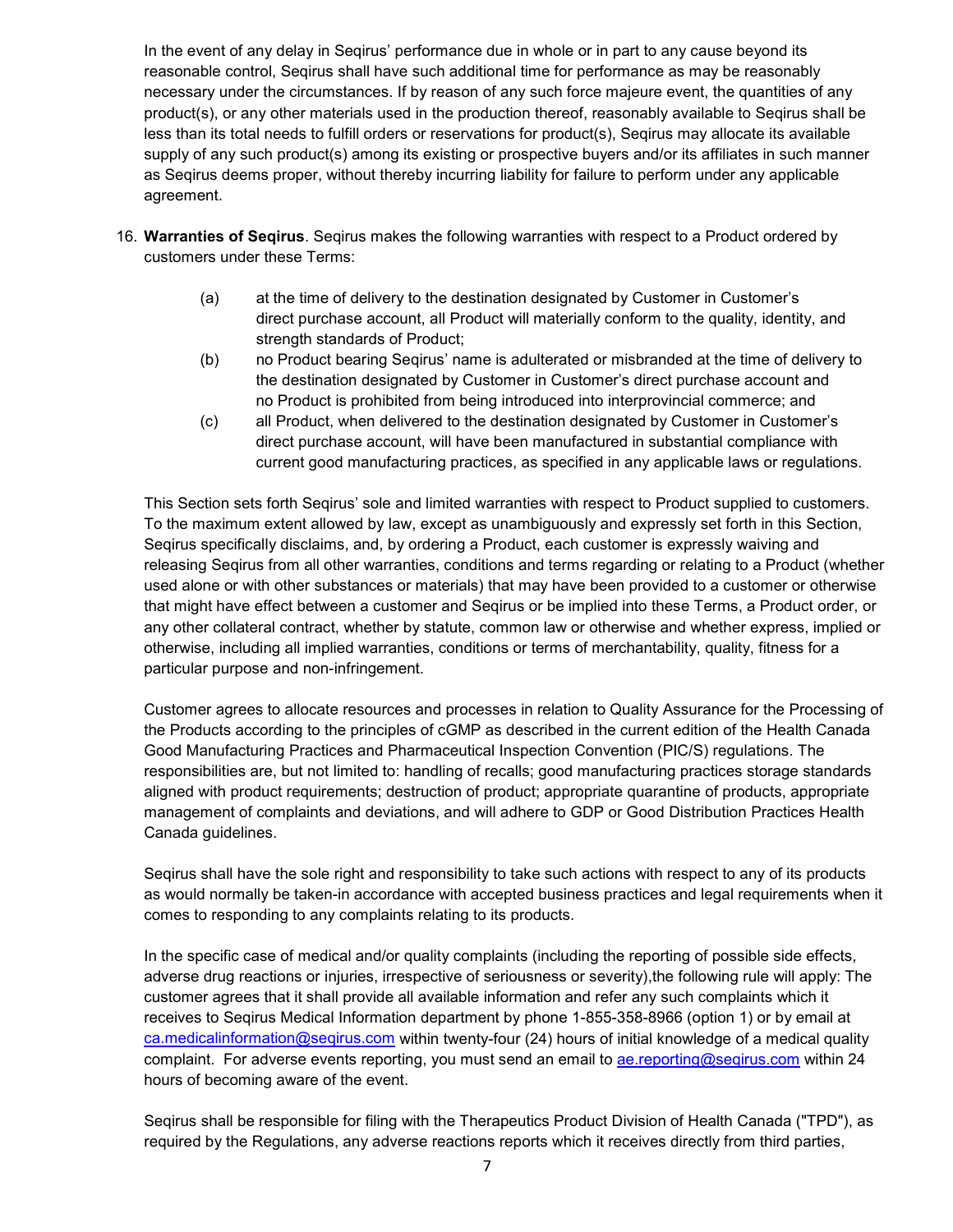including its customers and participating members.

- 17. **Limitation on Warranties of Seqirus**. Seqirus will not be liable to any customer, and, by ordering Product, each customer is expressly waiving and releasing Seqirus from any liability, with respect to a Product (an "Uncovered Product") that (a) has been tampered with or in any way altered or modified after delivery to Customer's designated destination; (b) has been subject to misuse, negligence or accident after delivery to Customer's designated destination; (c) has been stored, handled, maintained, administered or used in a manner contrary to regulatory requirements, the labeling of a Product or Seqirus' instructions, or otherwise not as originally intended, after delivery to Customer's designated destination; or (d) has passed its expiration date. The warranties contained in Section 16 herein will not apply to any such Uncovered Product.
- **18. Limitation on Damages.** Claims for loss, shortage, breakage, leakage, or other damage occurring in transit must be submitted to Seqirus within five (5) business days from date of invoice, for replacement or credit of affected Product. The sole and exclusive remedy of Customer is Seqirus credit or replacement, as applicable, of affected product(s). Loss, shortage, breakage, leakage, or other damage claims must also be accompanied by freight bill with notation by the common carrier of the loss, shortage, breakage, or damage, or accompanied by the carrier's concealed loss or damage report where the loss is of a concealed nature. Where loss, shortage, breakage, leakage, or other damage has occurred in transit, Customer agrees to cooperate fully with Seqirus in Seqirus' effort to establish a claim against the transportation company. Claims submitted without appropriate documentation will be denied.

**TO THE MAXIMUM EXTENT ALLOWED BY LAW, IN NO EVENT WILL SEQIRUS BE LIABLE FOR ANY INDIRECT, SPECIAL, PUNITIVE OR CONSEQUENTIAL DAMAGES, OR OTHER DAMAGES RELATING TO LOSS OF USE, INCOME OR PROFIT, OR LOSS OR DAMAGE TO PERSON OR PROPERTY, ARISING OUT OF OR IN CONNECTION WITH THE MARKETING, SALE OR USE OF A PRODUCT, INCLUDING DAMAGES RESULTING FROM ANY NEGLIGENCE OR BREACH OF ANY OBLIGATION IMPOSED ON ANY CUSTOMER. THE EXCLUSIVE REMEDY OF A CUSTOMER ORDERING A PRODUCT FROM SEQIRUS FOR CLAIMS WITH RESPECT TO THESE TERMS OR ANY ORDERS SUBMITTED BY SUCH CUSTOMER WILL BE PURSUANT TO THE INDEMNIFICATION PROVISIONS SET FORTH IN SECTION 19 BELOW.**

- 19. **Indemnification by Seqirus**. Seqirus will defend, indemnify and hold harmless each customer ordering a Product and such customer's respective directors, officers, employees and agents (each such person, an "Indemnitee"), from and against any and all claims, demands, actions, losses, expenses, damages, liabilities, costs (including interest, penalties and reasonable attorneys' fees) and judgments ("Damages") directly arising out of any material breach of any representation or warranty set forth in Section 16 (as limited by Section 17) or any material default by Seqirus under these Terms, provided that Seqirus will not, in any case, be obligated to defend, indemnify or hold harmless any Indemnitee from any such Damage which results from the misconduct or negligence of an Indemnitee (including, for the avoidance of doubt, any Damage that results in a Product becoming an Uncovered Product).
- 20. **Indemnification by Customers**. By ordering a Product, each customer agrees to indemnify, defend and hold harmless Seqirus and Seqirus' directors, officers, employees and agents from and against any and all Damages directly arising out of (a) any infringement by such customer of any intellectual property rights of Seqirus or third parties; (b) any material breach of any representation or warranty of such customer made in these Terms or any material default by such customer hereunder or under any order submitted by such customer; and (c) any action by such customer, its directors, officers, employees or agents with respect to any Product resulting in such Product becoming an Uncovered Product.
- 21. **Survival of Indemnification Obligations**. The indemnification obligations pursuant to Sections 19 and 20, with respect to Seqirus and each customer ordering a Product hereunder, will survive for a period of three (3) years following the date on which the last order for a Product is submitted by such customer under these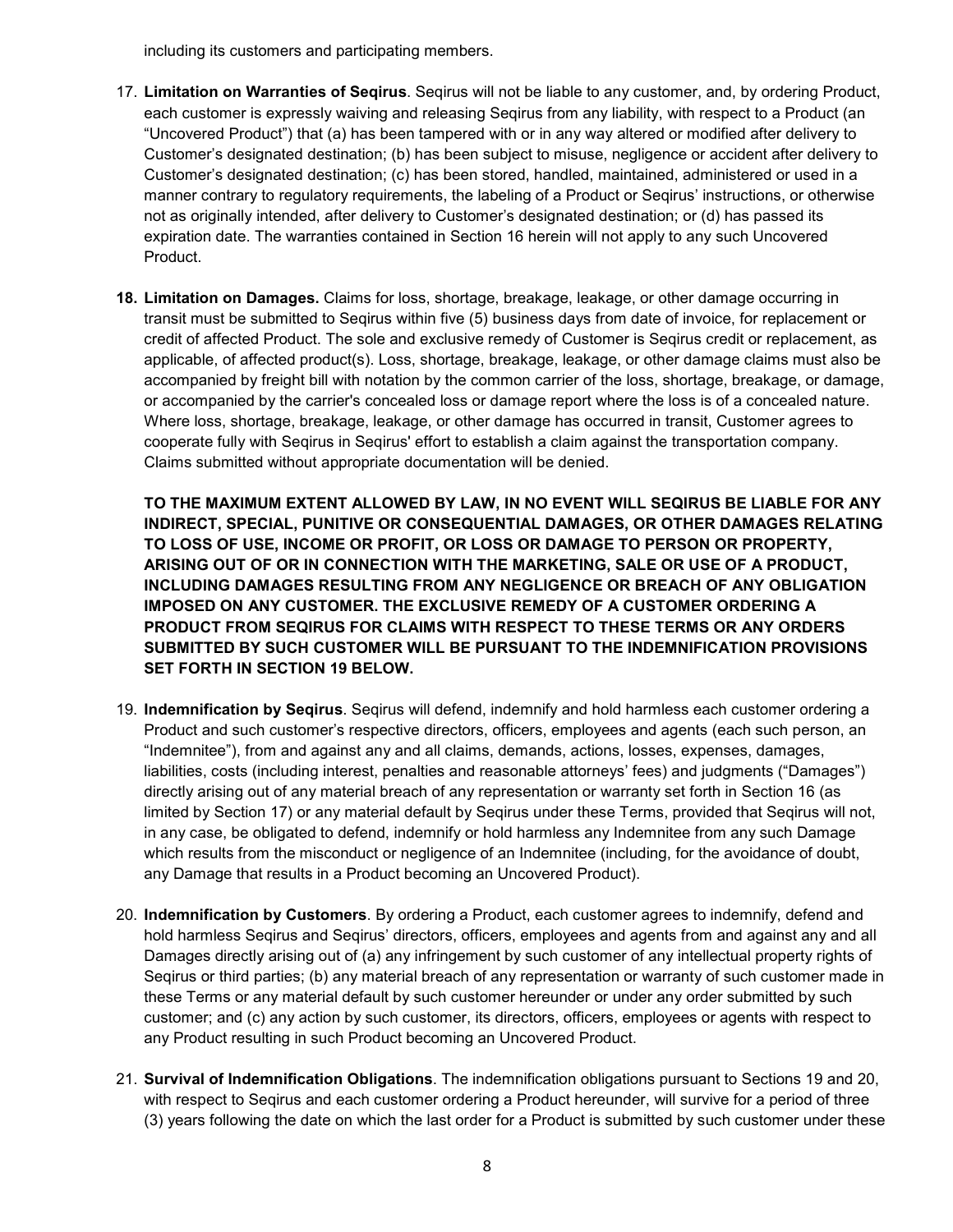Terms.

- 22. **Insurance**. Each customer ordering a Product from Seqirus must maintain, for not less than three (3) years from the date of the last order submitted by such customer hereunder, such type(s) and amount(s) of insurance coverage that is normal and customary for persons or entities similarly situated insuring Customer against any liabilities arising under the foregoing indemnities as are reasonably insurable. Each customer ordering a Product from Seqirus must at all times be in compliance with all insurance requirements of any governmental authority and applicable law.
- 23. **Termination**. In addition to all other rights of termination specified herein, Seqirus may terminate any orders submitted by a customer by notice to Customer, having immediate effect, if (a) Customer commits a material breach of any of the provisions of these Terms or such Product order, and in the case of a material breach capable of remedy, Customer fails to remedy the breach within thirty (30) days of receipt of a notice giving particulars of the breach and requiring it to be remedied; (b) Customer commences a voluntary proceeding in bankruptcy or an involuntary proceeding in bankruptcy is commenced against Customer; (c) Customer makes any arrangements with creditors, whether voluntary or in compliance with an administrative order or similar event; (d) Customer goes into involuntary liquidation or otherwise ceases or threatens to cease to carry on business or takes or suffers any similar action in consequence of debt; or (e) as a result of any action taken by a governmental authority, it becomes commercially impracticable or impossible for Seqirus (as determined in its discretion) to supply any Product ordered by Customer.
- 24. **Consequences of Termination**. Upon the termination or expiration, for any reason, of an outstanding order submitted by a customer and/or these Terms (a) Customer will have no claim against Seqirus for compensation for loss of rights to use, administer, market or promote a Product, loss of goodwill or any similar loss; (b) Sections 3-4, 9-14, 17-22, and 24-27 will continue in full force in accordance with their terms for a period of three (3) years from the date of termination (or such longer period as may be specified in such sections); and (c) all outstanding unpaid invoices will become immediately due and payable and Seqirus will have no further obligation to deliver any Product. Termination or expiration of an outstanding order will be without prejudice to any rights that have accrued to the benefit of a party prior to such termination or expiration.
- 25. **Notice**. All notices, requests, demands and other communications which are required or may be given hereunder must be in written or electronic form, and will be deemed delivered (a) on the date of delivery when (i) delivered by hand or (ii) sent by reputable overnight courier maintaining records of receipt and (b) on the date of transmission when sent by facsimile or other electronic transmission during normal business hours with confirmation of transmission by the transmitting equipment (if confirmed by delivery in a method described in clause (a) within two (2) business days after its delivery by facsimile or other electronic transmission). All such communications by Seqirus to a customer will be to the contact person listed at the "Ship to" address in the direct purchase account established by such customer. All such communications by a customer to Seqirus must be sent to Head of Sales, Seqirus Canada Inc., 16766 TransCanada Highway, Suite 504, Kirkland, Quebec, H9H 4M7
- 26. **Governing Law.** The Province of Quebec without regard to its conflict of laws provisions or any choice of law rule or principle that might otherwise permit or require the application of the laws of another jurisdiction**.**
- 27. **Entire Agreement**. Unless otherwise agreed between a customer and Seqirus, these Terms and each order for a Product submitted by a customer contain all the terms and conditions which Seqirus and such customer have agreed to in relation to the purchase of a Product. By submitting an order for a Product, each customer agrees that it is not relying on, and will have no remedy in respect of, any statement, representation, warranty, collateral contract or other assurance (whether negligently or innocently made) of any person or entity other than those expressly set out as a warranty in these Terms and the applicable order, and that, except as otherwise provided herein, the only remedy available to it for breach of the warranties set forth herein is for breach of contract under these Terms.